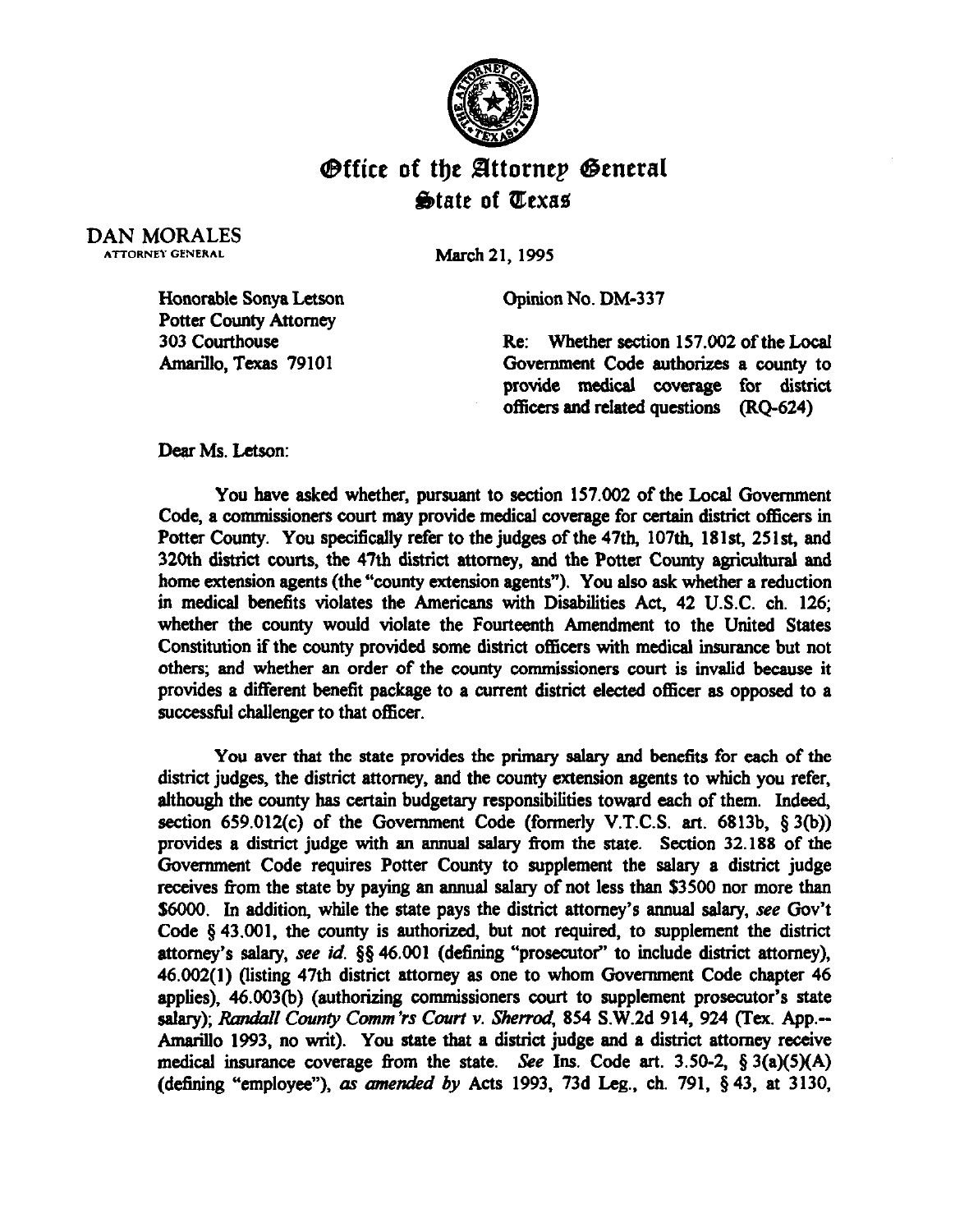3144-45;  $id.$  § 13(b) (providing automatic basic insurance coverage to every full-time employee). Finally, the Texas Agricultural Extension Service is an agency of Texas A&M University. Educ. Code § 88.001(3). You state that an employee of Texas A&M University also receives medical insurance from the state. See Ins. Code art. 3.50-3, \$5 3(a)(4)(A), 11 (defining "employee" and providing insurance coverage for eligible employee).

According to your letter, Potter County, by long-standing practice, has provided medical insurance for district judges, the district attorney, and county extension agents. Thus, these officers<sup>1</sup> receive medical insurance coverage from the county as well as from the state. You claim that the cost to the county "of providing this coverage to the district officers [about which you ask] is \$39,000.00." To reduce spending, the county has proposed cutting medical coverage for these officers. The county commissioners court proposes to do so by phasing out medical coverage for district officers. You state that, under the proposal, the county will retain coverage for all current district officers, but when an incumbent district officer leaves office, the county will not provide medical coverage for the district officer's successor. Accordingly, the county will "retain the insurance for the current occupant of the office even through subsequent terms of office. If the ofice[r] ran for reelection, and won, he is provided the coverage. However, a challenger who won would not be covered." Your questions concern the propriety of this proposal to phase out medical coverage for district officers.

A county commissioners court is a court of limited jurisdiction; it may exercise only those powers that the state constitution and statutes confer upon it, either explicitly or implicitly. Attorney General Opinion V-l 162 (1951) at 2 (and sources cited therein); *see Canales v. Laughlin,* 214 S.W.Zd 451, 453 *(Tex.* 1948); *Renfo v. Shropshire, 566*  S.W.2d 688, 670 (Tex. Civ. App.--Eastland 1978, writ refd n.r.e.); Attorney General Opinions JM-887 (1988) at 2 (and sources cited therein); MW-473 (1982) at 1 (and sources cited therein). Consequently, while a commissioners court has broad discretion to exercise powers expressly conferred upon it, the constitution or statutes must provide the legal basis for any action that the commissioners court takes. Canales, 214 S.W.2d at 453. You believe that section 157.002 of the Local Government Code authorizes the county to provide medical coverage for the district judges, district attorney, and county extension agents who work in the county.

<sup>&</sup>lt;sup>1</sup>For purposes of this opinion, we will assume that a district judge, district attorney, and county extension agent are "district officers" in the context of section  $157.002(a)(2)$  of the Local Government code.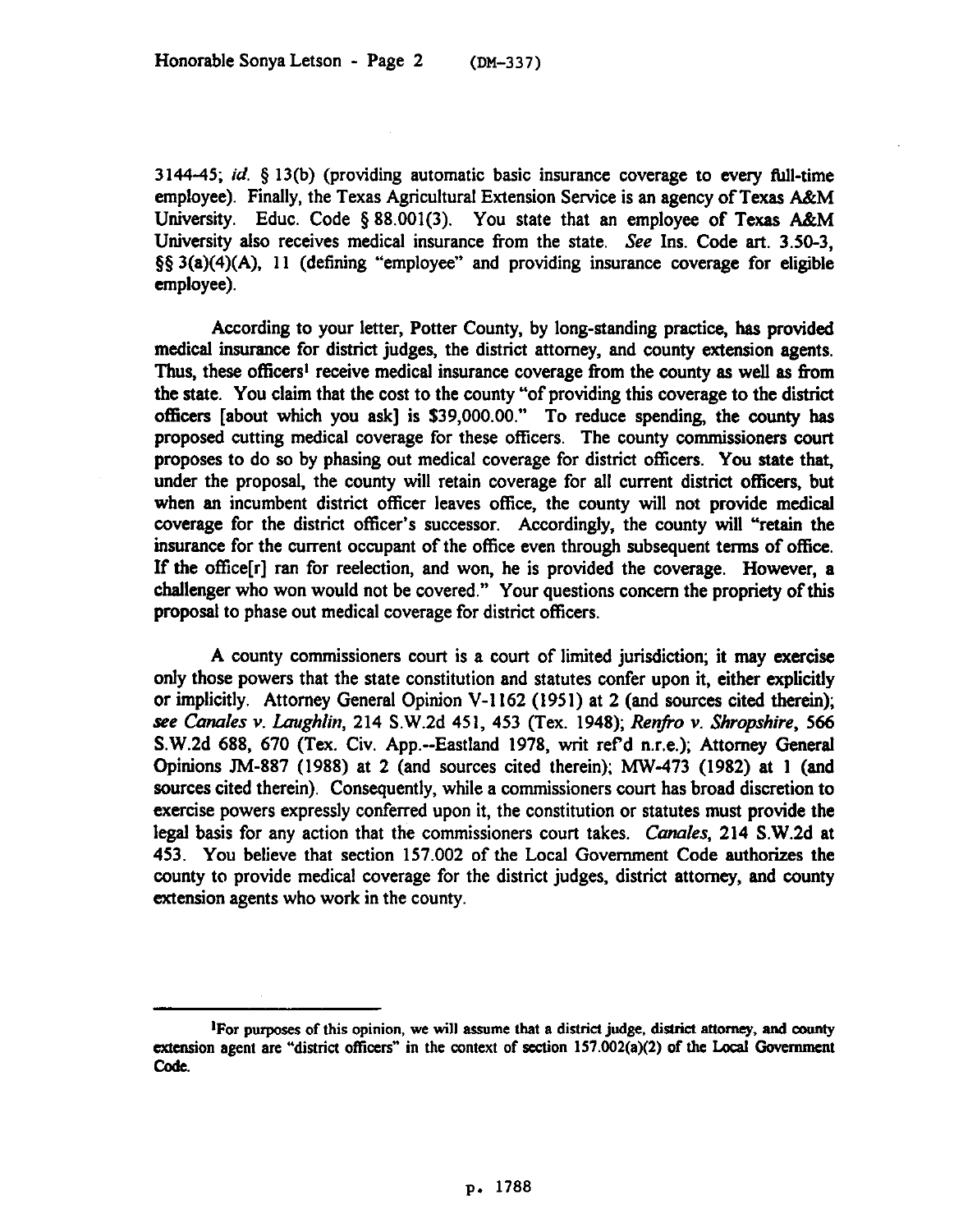Section 157.002(a) of the Local Government Code provides in pertinent part as follows:

> The commissioners court by rule may provide for medical care and hospitalization and may provide for compensation, accident, hospital, and disability insurance for the following persons if *their*  salaries are paid from the funds of the county . . . or if they are *employees of another governmental entity for which the county is obligated to provide benefits:*

> (2) county and district officers and their deputies and assistants appointed under Subchapter A, Chapter 151. [Emphasis added.]

We know of no statute that requires the county to provide benefits for the officers about which you ask, who are employees of another governmental body-the state. You do not inform us whether the county is contractually obligated to provide benefits for any of the district officers to which you refer. We will assume, therefore, that the county is not so obligated. Accordingly, section 157.002(a) authorizes the county to provide medical benefits for the district judges, district attorney, and county extension agents only "if their salaries are paid from the funds of the county." We understand that the county does not pay the salaries of the county extension agents; hence, section 157.002(a) does not authorize the county to provide medical coverage for them.

Pursuant to section 32.188 of the Government Code, however, Potter County must pay a supplemental salary to the district judges of the 47th, 108th, 181st, 251st, and 320th districts. Additionally, pursuant to section 46.003, the county may pay a supplemental salary to the 47th district attorney. You do not inform us whether Potter County pays a supplemental salary to the district attorney. If the **county** does not supplement the 47th district attorney's state salary, we believe that section 157.002(a)(2) does not authorize the county to provide for the district attorney's medical care and hospitalization. If the county supplements the district attorney's state salary, then we analyze the application of section 157.002(a) of the Local Government Code to the district attorney in the same way that we analyze its application to the district judges. We will assume that Potter County pays a supplemental salary to the 47th district attorney. We must determine, therefore, whether section 157.002(a) authorizes a county to provide for the medical care and hospitalization of district judges and a district attorney.

On its face, section 157.002(a) authorizes a county to provide for the medical care and hospitalization of a district officer whose salary is "paid from the funds of the county."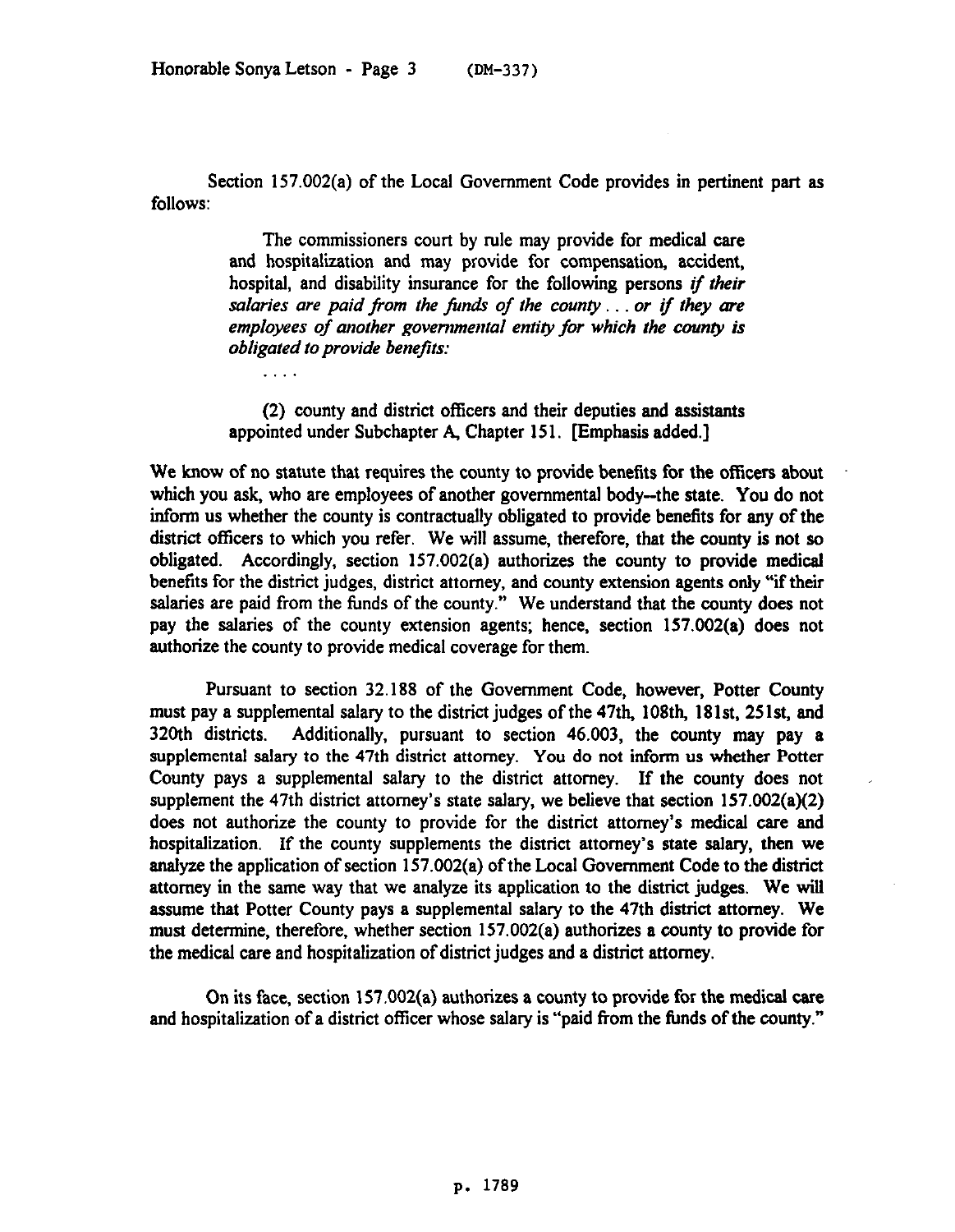With no legislative history indicating the contrary,<sup>2</sup> we believe that section  $157.002(a)$ authorizes a county to provide medical coverage for a district officer who receives a salary from county fitnds, even a supplemental salary. Accordingly, Potter County may provide

In 1987 the legislature nonsubstantively revised the predecessor statute and recodified it, in part, as section 157.002 of the Local Government Code. See Acts 1987, 70th Leg., ch. 149,  $\S 1$ , at 939-40. After its revision and recodification, subsection (a) provided in pertinent part as follows:

> In a county with a population of 500,000 or more, the commissioners court by rule may provide for medical care and hospitalization and may provide for compensation, accident, hospital, and disability insumnce for the following persons if their salaries are paid from the funds of the county...:

> (1) deputies, assistants, and other employees of the county,  $\dots$ , who work under the commissioners court or its appointees; and

> (2) deputies and assistants appointed under Subchapter A, Chapter 151, by county and district officers.

*Id.* 

Just like the predecessor statute, section  $157.002(a)$  did not apply to a district officer. In 1989, however, the legislature amended section  $157.002(a)(2)$  to read as it does currently, authorizing the county to provide medical care, hospitalization, and hospital insurance for a district officer whose salary is paid from county funds or who is an employee of another governmental entity for which the county is obligated to provide benefits. See Acts 1989, 71st Leg., ch. 872,  $\S$  2, at, 3863. The phrase "county and district officers" was proposed to be added to subsection (2) on the floor of the house during the bill's second reading. See H.J. of Tex., 71st Leg., at 1832 (1989) (containing committee amendment no. 1 to C.S.S.B. 936). We found no legislative history indicating the reason for the amendment to subsection (2) of Local Government Code section 157.002(a) or indicating the kind of district otlicer tbat the legislature intended to include within the coverage of section 157.002(a)(2).

<sup>&</sup>lt;sup>2</sup>The legislature enacted the statutory predecessor to section 157.002 of the Local Government Code in 1941. See Acts 1941, 47th Leg., ch. 472. In part, the original enactment authorized the commissioners court in a county "of five hundred thousand (500,000) population or more . . . to formulate a general personnel system and rules and regulations . . . for medical care, hospitalization and accident *inauranee," id.* caption, \*at 754, that would apply to "all deputies, assistants, and employees of the county,. . and the deputies and assistants appointed by county and district offtcers.. , where the salaries are paid from county [funds]," *id.*  $\S$  1. The statute further authorized the commissioners court of any county with the requisite population "to provide in [a] contract of employment that deputies, assistants, and other employees of the county, its departments or officers,  $\dots$ , whose compensation is payable from funds of any such county... may receive hospitalization and medical care and treatment in any county or city-county operated hospitals located in such county... [and to] provide for compensation, accident, hospital, or disability insurance" for these county employees. *Id.* § 2. This office commented that *section 2* of the original act, V.T.C.S. art. 2372b. \$2. was the only statutoty provision that empowered a commissioners court to setf-insure county employees, instead of pmchasing insmance through an insurance company. Attorney General Opinion MW-473 (1982) at 1; *accord* Attorney General Opinions JM-887 (1988) at 2 (citing Attorney General Opinion MW-473 (1982)); JM.406 (1985) at 2 (citing Attomcy General Opinion MW-473 (1982)).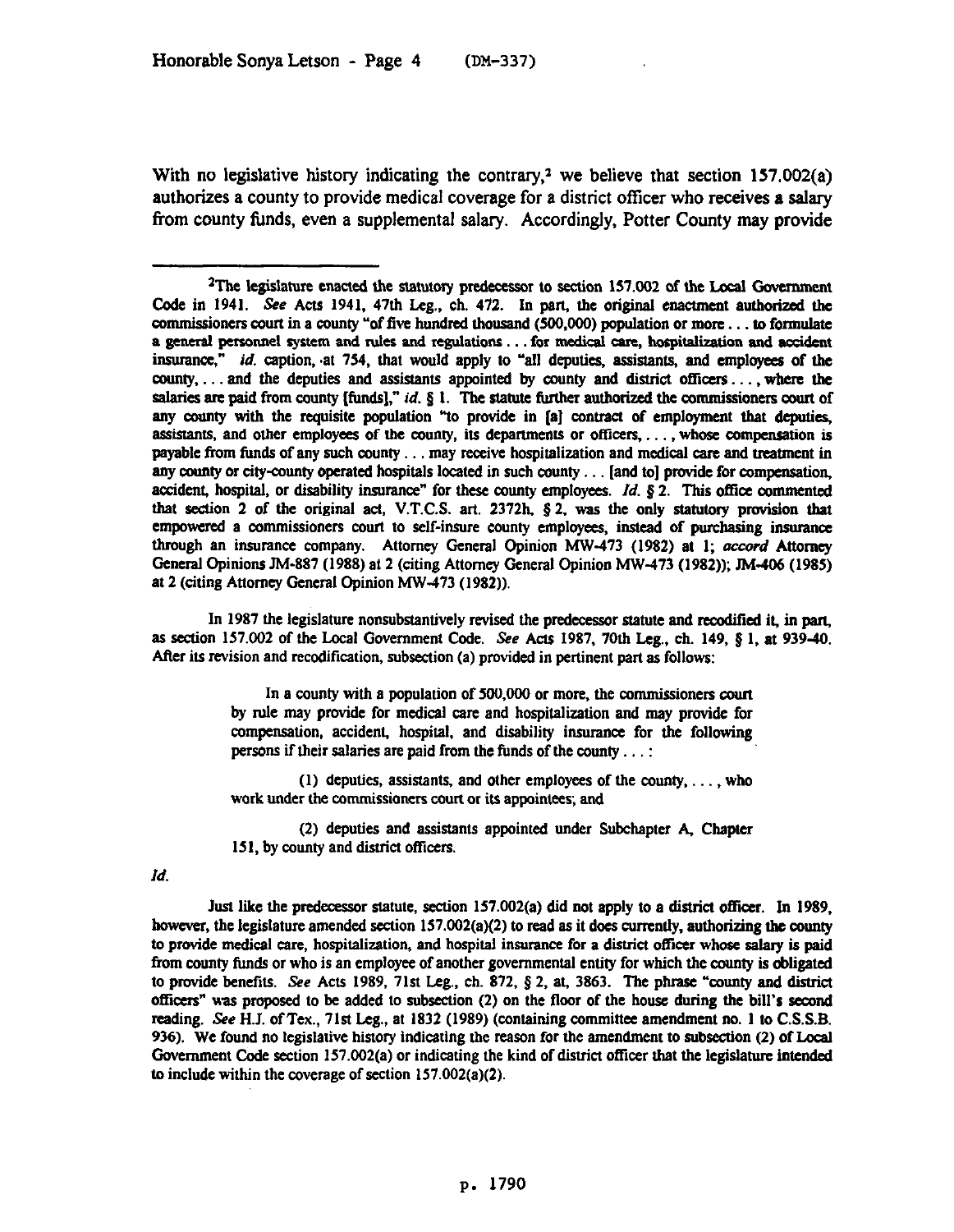medical coverage for the 47th district attorney, as well as the 47th, 108th, 181st, 251st. and 320th district judges, to supplement the insurance they receive from the state.

Significantly, however, section  $157.002(a)(2)$  merely authorizes--it does not require-a county to provide medical insurance to a district officer who receives a salary from the county. Thus, the decision to provide such insurance coverage to district officers is a matter wholly within the discretion of the county commissioners court. Cf. Randall *County Comm 'rs Court, 854 S.W.2d at 924 (stating that under Government Code section* 46.003(b), which authorizes county to supplement salary of district attorney, decision to make such supplemental payment is wholly discretionary on part of commissioners court) (citing Attorney General Opinion TM-319 (1985)). In answer to your first question, therefore, Potter County is not required to provide medical coverage to district officers although the county provides such coverage to elected county officials and county employees.3

Under the proposal the Potter County Commissioners Court currently is considering, however, the county would not stop providing supplemental medical coverage to all district officers to whom the county pays a supplemental salary, but only to those who take office subsequent to the commissioners court's order. We find nothing in section 157.002 that would prohibit such a practice. Cf. Carver v. Wheeler County,  $200$ S.W. 537, 538 (Tex. Civ. App.--Amarillo 1918) (stating that commissioners court, which is statutorily authorized to fix county treasurer's salary, also is authorized to change county treasurer's compensation in its discretion). But see Randall *County Comm'rs Court,* 854 S.W.2d at 924-26 (Poff, J., concurring and dissenting) (applying reasonableness standard to evaluate commissioners court's decision to reduce county salary of criminal district attorney). You raise no other statutes that might limit the commissioners court's authority to terminate medical coverage in this way. See Gov't Code § 46.003(b).

<sup>&</sup>lt;sup>3</sup>You state that you are unaware of any contract between Potter County and the district officers that obligates the county to provide the district ofticers medical coverage in *addition* to the medical insurance the district ofticcrs receive from the state. You also inform us that the Potter County Personnel Handbook states that the county "provides and pays for group health... for all full-time regular employees and elected officials," although the handbook cautions that "[t]he policies and conditions herein are subject to change by the county without notice." Whether the handbook constitutes an employment contract that applies to the district officers is an issue of fact, see Federal Express Corp. v. *Dutschmonn, 846* S.W.Zd 282, 283 flex. 1993) (citations omitted); *Whitehead v. University of Tex., 854*  S.W.2d 175, 181 (Tex. App.--San Antonio 1993, no writ) (citing *Wilhite v. H.E. Butt Co.*, 812 S.W.2d 1, 6 (Tex. App.-&pus Christi 1991, *no* writ)); *White v. H.E. Butt Co.,* 812 S.W.Zd 1, 6 (Tax. App.- *Corpus Chriti* 1991, *no* tit) *(citing Beny Y. Lbctor's Health Facilities,* 715 S.W.Zd 60,61 (Tea. App.- Dallas 1986, no writ)), the resolution of which is not subject to the opinion process. See, e.g., Attorney General Opinions DM-98 (1992) at 3; H-56 (1973) at 3; M-187 (1968) at 3; O-2911 (1940) at 2. Moreover, this office does not construe contracts. Attorney General Opinions DM-192 (1992) at 10, JM-697 (1987) at 6.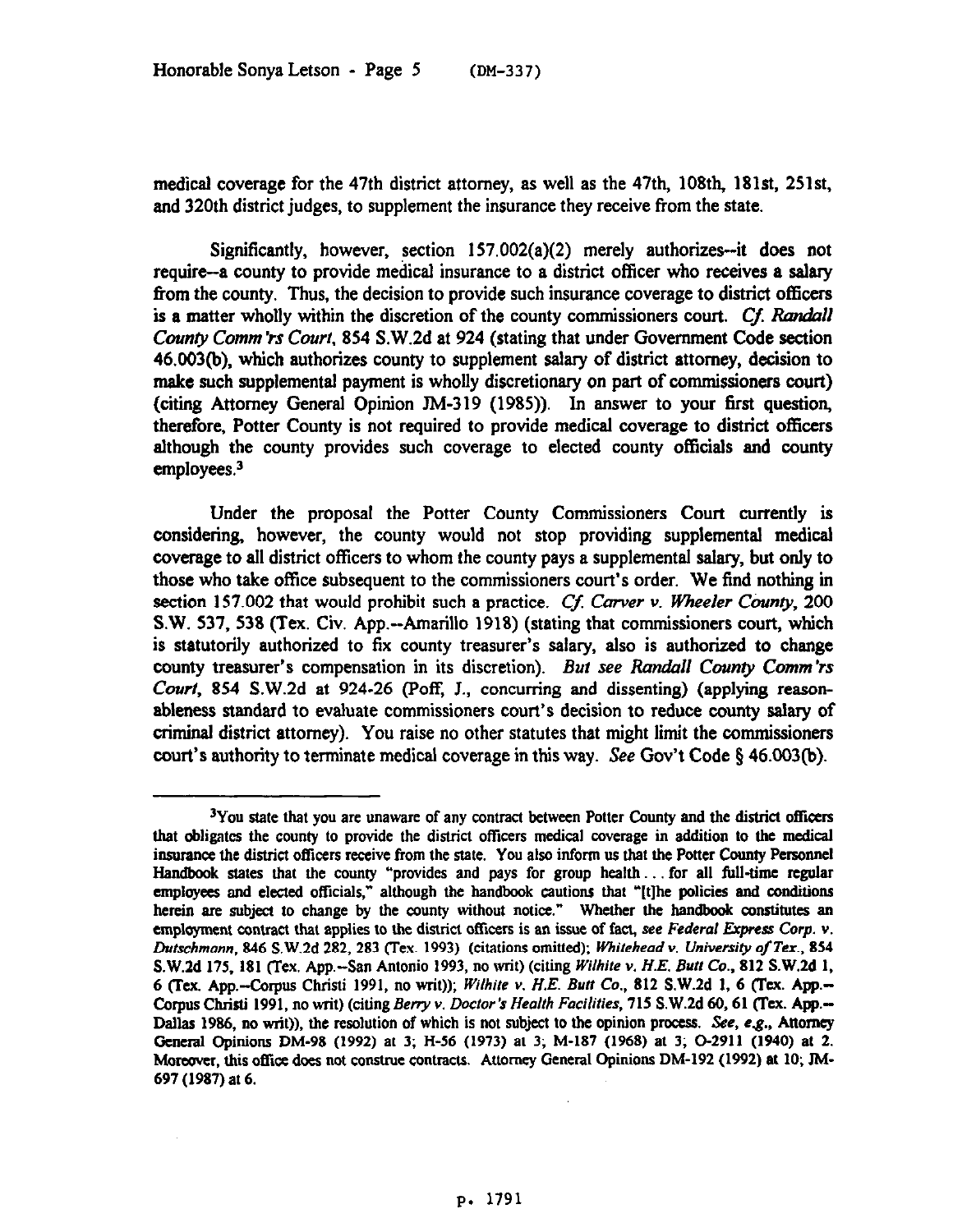You suggest the commissioners court might be precluded from providing medical coverage to district offtcers "because it increases the [salary] supplement paid by the County over the statutory limit of salary supplements." Section 32.188(d), (f) of the Government Code states that Potter County may not pay a district judge a supplemental salary that exceeds \$6,000 annually. "Salary" is what an employee receives as compensation for services the employee has performed. Attorney General Opinions TM-39 (1983) at 3; M-408 (1969) at 7; see aIs0 Attorney General Opinion *M-325 (1968)*  at 4 (defining "salary" as fixed periodical compensation that employer pays to employee at regular intervals for services rendered in course of employment); **BLACK'S LAW**  DICTIONARY 1200 (5th ed. 1979) (defining "salary"). In Attorney General Opinion M-408 this office considered whether, in the context of article III, section 24 of the Texas Constitution, the payment from the fisc of insurance premiums for a legislator is part of the legislator's salary. Attorney General Opinion M-408 at 6. The opinion concluded that "salary," as used in article III, section 24 of the constitution, "must be given its plain and ordinary literal meaning, that is salary compensation, and does not necessarily include every benefit or perquisite arising from the possession of office"; therefore, "salary" did not include the payment of insurance premiums. *Id.* at 7. We believe that, similarly, "salary" in the context of section 32.188(d) of the Government Code does not include the payment of insurance premiums.

You next ask whether the proposed plan to phase out medical coverage for district officers violates the equal protection clause of the Fourteenth Amendment to the United States Constitution. This office considered a similar question in Attorney General Opinion N-401 (1985), which addressed language in a rider to the General Appropriations Act that excluded from the entitlement to sick leave faculty members at institutions of higher education with appointments of less than twelve months. Attorney General Opinion JM-401 at I. The opinion considered whether the rider violated article I, section 3 of the Texas Constitution, which guarantees equal rights to all persons, and the Equal Protection Clause in the federal Constitution, *Id.* at 3-4. The opinion stated as follows:

> The Texas Constitution guarantees equality of rights to all persons but does not forbid reasonable classifications. **A** classification is reasonable if it is based on a real and substantial difference that relates to the subject of the enactment and operates equally on all within the class. ... Classifications made by the legislature are largely within the discretion of the legislature and will not be stricken down by the courts where there is a real difference to justify the separate treatment undertaken by the legislature. . . .

> In reviewing legislation under the equal protection clause of the Fourteenth Amendment, the United States Supreme Court usually has used two primary standards. If a challenged law burdens an inherently "suspect" class of persons or impinges on a "fundamental"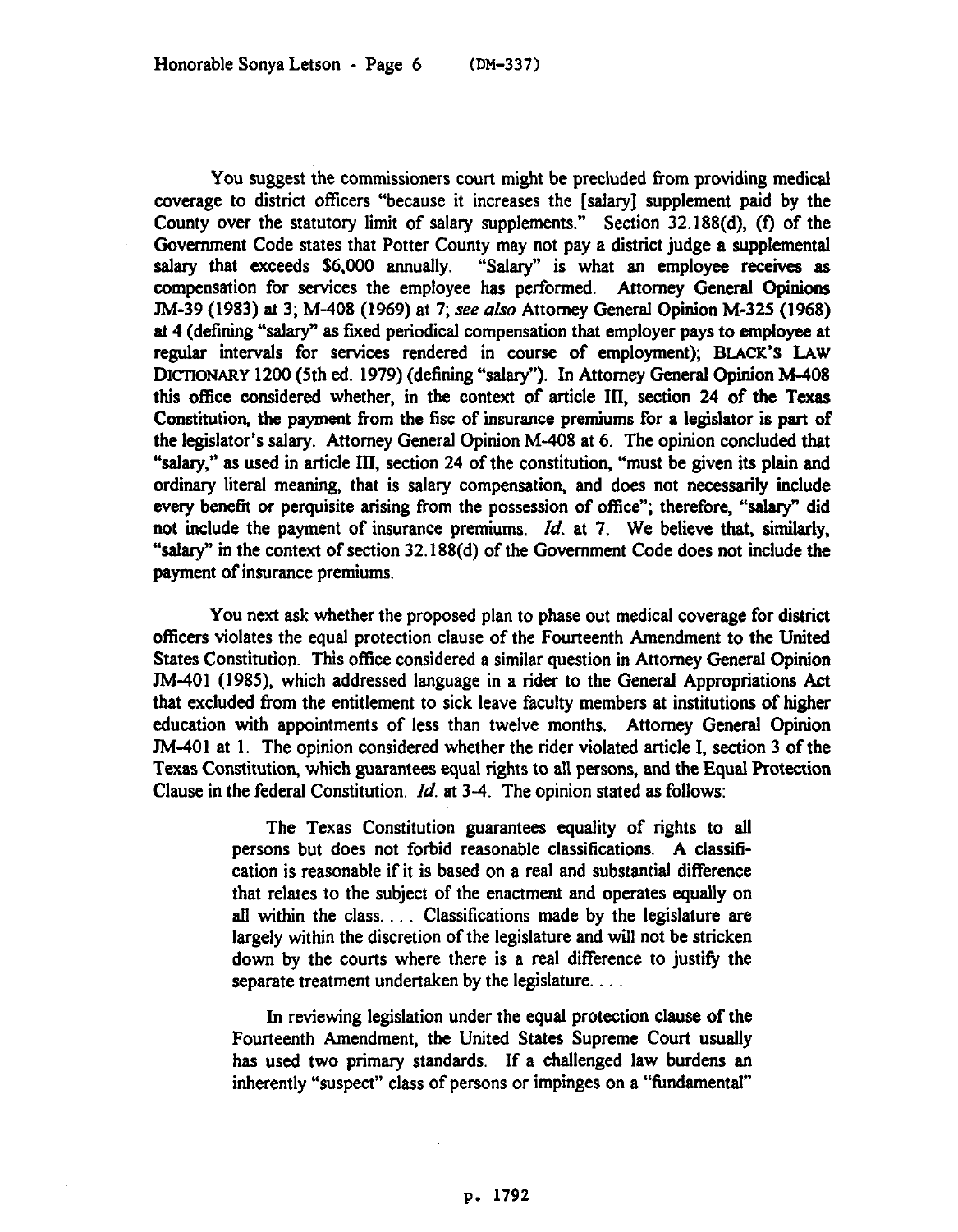constitutional right, the law will be struck down unless the state demonstrates that the law is justified by a compelling need. If a suspect class or fundamental right is not involved, the law will be upheld unless the challenger can show that the classification bears no rational relationship to a legitimate state purpose or objective. . . . On a few occasions, the court also has utilized an intermediate test which asks whether the challenged law furthers a substantial interest of the state.

*Id.* at 3-4 (citations omitted). The opinion stated that the sick leave policy in question did not appear to affect either a suspect class or a timdamental constitutional right; additionally, the sick leave policy probably would not implicate the intermediate substantial state interests test. *Id.* at 4. It concluded that a court would apply the rational basis test to determine the constitutionality of the sick leave policy, inquiring whether the legislature has a legitimate purpose and whether the legislators' belief that the use of the challenged classification will promote that purpose is reasonable.  $Id$ .; see also Letter Opinion No. 93-48 (1993) at 2-3 (discussing Attorney General Opinion JM-401(1985)).

A newly hired or elected district officer is not, as such, a member of a protected class. Nor do you indicate that any other suspect class is involved. In addition, the provision of supplemental medical coverage is not a fundamental right. Thus, we believe that a court would apply the rational basis test to determine the constitutionality of Potter County's proposal to phase out medical coverage for district officers by providing such coverage only to district officers who hold that ofice as of a certain date. Whether the county commissioners court has a legitimate purpose for phasing out medical coverage for district officers as the county proposes to do, and whether the commissioners court's belief that distinguishing between incumbent officeholders and new officeholders will promote that purpose is reasonable are fact questions that we cannot resolve in the opinion process. See, e.g., Attorney General Opinions DM-98 (1992) at 3; H-56 (1973) at 3; M-187 (1968) at 3; O-2911 (1940) at 2.

Your final question with regard to Potter County's plan to phase out medical coverage for district officers by providing medical coverage only for district officers who hold office as of a certain date is whether the order of the commissioners court adopting the phase-out plan is invalid because it results in a different benefit package being provided to a current district elected officer as opposed to a successful challenger to that officer. As we have stated above, section 157.002(a) does not prohibit the commissioners court from adopting the phase-out plan that you have described. You cite no other statutes that would preclude the adoption of such a plan. If the phase-out plan violates the equal protection clause, then the order would be invalid; however, we cannot resolve that issue in the opinion process.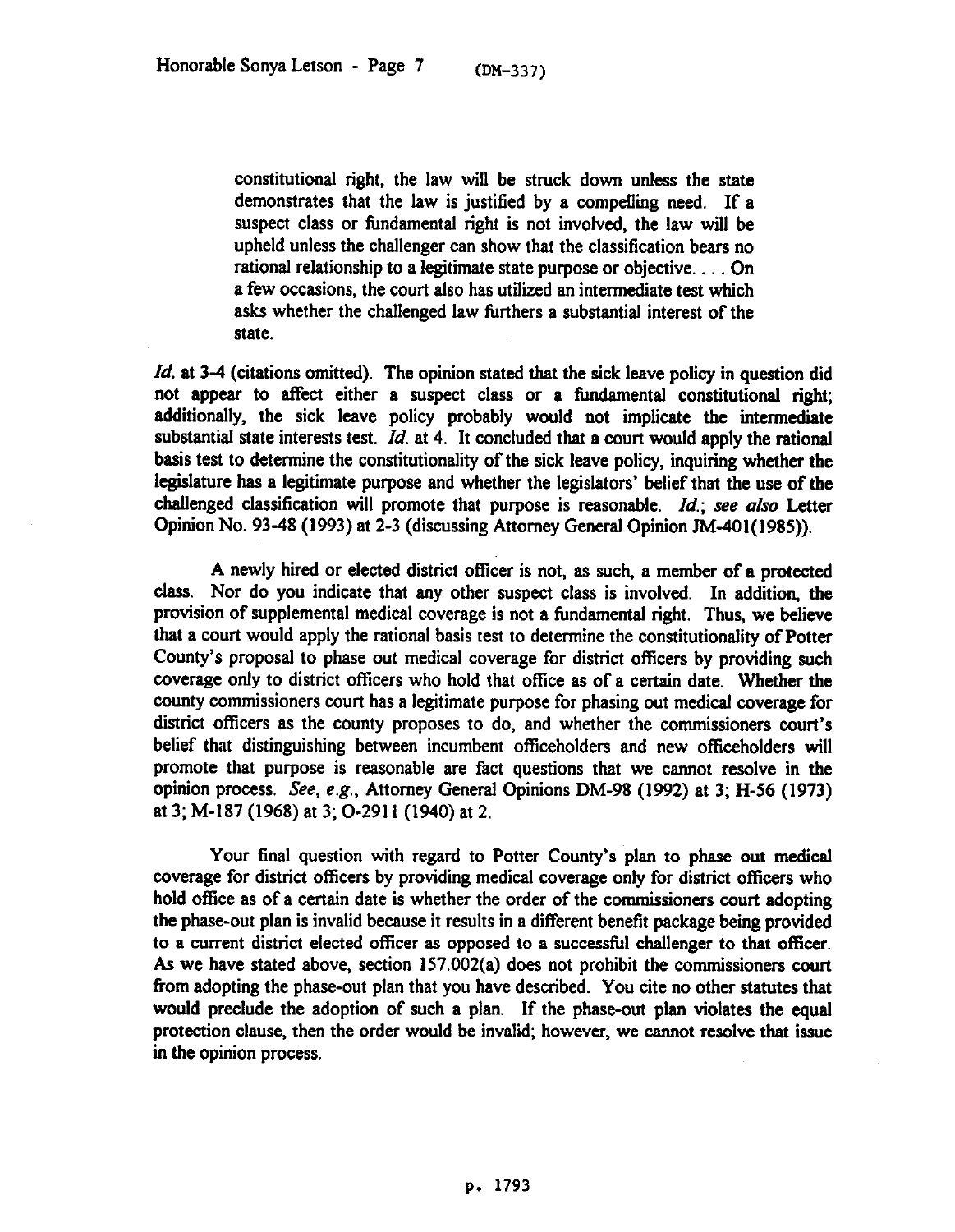You also ask about the possibility of terminating the medical coverage for all district officers as of a certain date. Specifically, you ask whether a reduction in medical benefits for existing district officers would violate the Americans with Disabilities Act (the "ADA"), 42 U.S.C. ch. 126. You state that some of the district officers have medical conditions that Will make it difficult or impossible to replace the supplemental medical coverage. You suggest that the ADA might prohibit Potter County from terminating a disabled district officer's supplemental medical coverage.

In analyzing the problem you present under the ADA,<sup>4</sup> we assume for purposes of this opinion, as you do, that a district officer is an employee of the county. The ADA prohibits an employer<sup>5</sup> from discriminating against a qualified individual with a disability<sup>6</sup> because of that individual's disability in relation to job application procedures, the hiring, advancement, or discharge of employees, employee compensation, job training, and other terms, conditions, and privileges of employment. 42 U.S.C. \$ 12112(a); 29 C.F.R. 3 1630.4. Thus, an employer may not discriminate on the basis of disability against a qualified individual in regard to compensation or fringe benefits for which the employee is eligible by virtue of the employment relationship. 29 C.F.R.  $\S$  1630.4(c), (f). A nondiscriminatory termination of fringe benefits, such as medical coverage, would not violate the ADA. Whether a particular termination of fringe benefits is nondiscriminatory is, however, a fact-based determination that is beyond the scope of the opinion process. See, e.g., Attorney General Opinions DM-98 at 3; H-56 at 3; M-187 at 3; O-2911 at 2.

<sup>&#</sup>x27;We do not address in this opinion whether the county's proposal might be impermtsstble under any other federal law.

<sup>&</sup>lt;sup>5</sup>The ADA defines "employer," with certain exceptions, see 42 U.S.C.  $\frac{8}{2}$  12111(5)(B); 29 C.F.R. § 1630.2(e)(2), as "a person engaged in an industry affecting commerce who has 15 or more employees for each working day in each of 20 or more calendar weeks in the current or preceding calendar year, and any agent of such person, except that, for two years [after July 26, 1992,] an employer means a person engaged in an industry affecting commerce who has 25 or more employees for each working day in each of 20 or more calendar weeks in the current or preceding year, and any agent of such person." 42 U.S.C. § 12111(5)(A); see also 29 C.F.R. § 1630.2(e)(1).

 $6A$  "qualified individual with a disability" is "an individual with a disability who, with or without reasonable accommodation, can perform the essential functions of the employment position that such individual holds or desires." 42 U.S.C. § 12111(8); 29 C.F.R. § 1630.2(m); see 42 U.S.C. § 12111(9) (defining "reasonable accommodation"); 29 C.F.R.  $\S$  1630.2(g), (o) (defining "disability" and "reasonable accommodation").